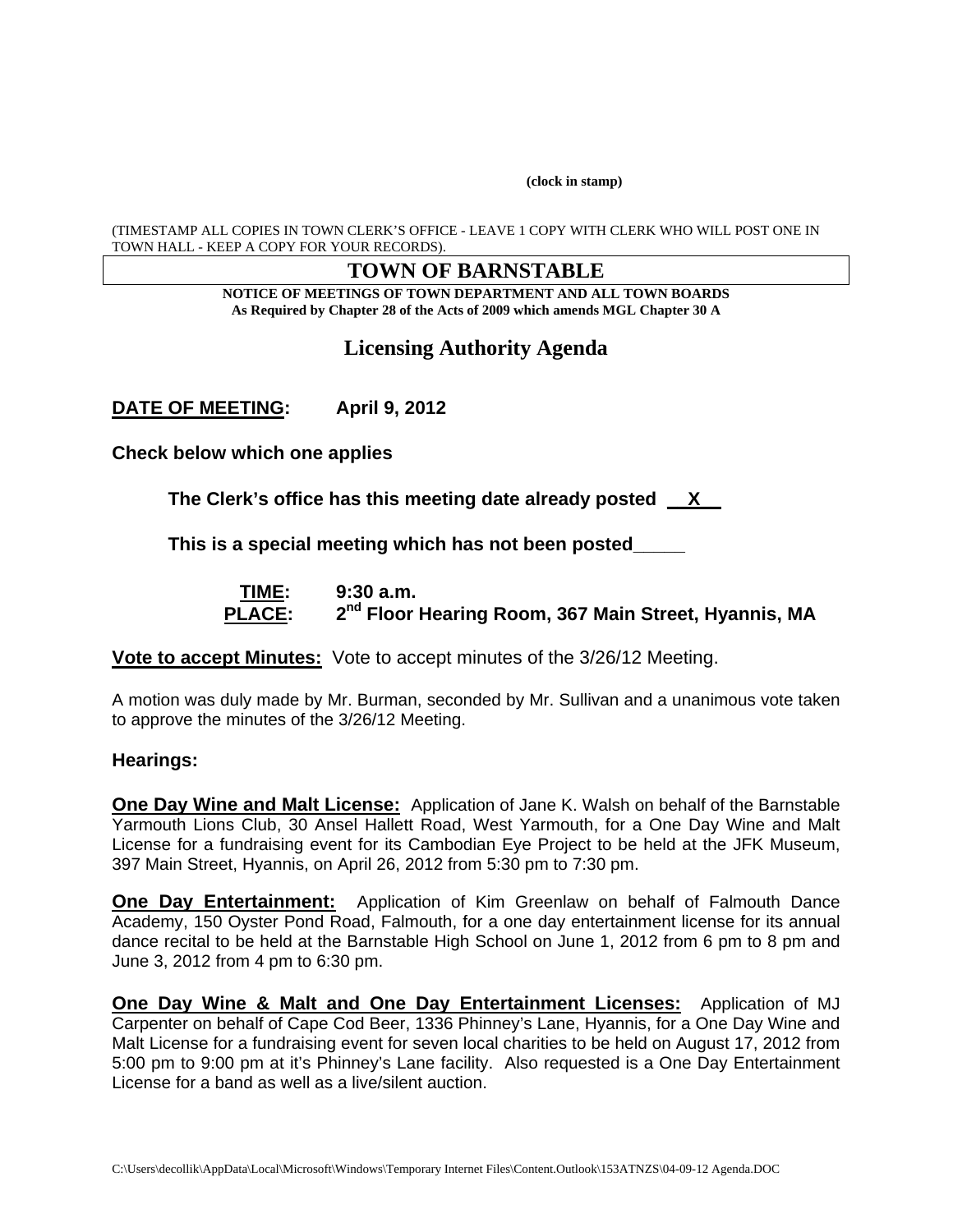**One Day Wine & Malt and One Day Entertainment Licenses:** Application of Elizabeth Marcus on behalf of Cape Cod Beer, 1336 Phinney's Lane, Hyannis, for a One Day Wine and Malt License for an Earth Day festival event to be held on April 22, 2012 from 11:00 am to 4:00 pm at it's Phinney's Lane facility. Also requested is a One Day Entertainment License for live music.

**One Day Wine & Malt and One Day Entertainment Licenses:** Application of Michael Brooks on behalf of Cape Cod Synagogue, 145 Winter Street, Hyannis, for a One Day Wine and Malt License for its annual raffle party to be held on May 12, 2012 from 6:00 pm to midnight at its Winter Street facility. Also requested is a One Day Entertainment License for live music.

**One Day Wine & Malt License:** Application of Sarah Biggs of Casual Gourmet, 31 Richardson Road, Centerville, on behalf of the Bill Keating Committee, P.O. Box 3065, Buzzards Bay, for a One Day Wine and Malt License for a fundraising event to be held on April 27, 2012 from 5:30 pm to 7:30 pm at the JFK Museum, 397 Main Street, Hyannis.

**One Day Wine & Malt License:** Application of William Bishop on behalf of Homeless Not Hopeless, 310 Ocean Street, Hyannis, for a One Day Wine and Malt License for a fundraising dinner auction to be held on June 1, 2012 from 5:30 pm to 9:30 pm at Our Lady of Victory Parish Center, 230 South Main Street, Centerville.

**One Day Entertainment License:** Application of Pastor John Machado on behalf of Life House Church, 17 Jericho Street, Middleboro, for a one day entertainment license for a fundraising event with Christian folk/rock music and John Machado preaching to be held at the Calvary Baptist Church property outside at 25 Lincoln Road, Hyannis on April 21, 2012 from 8 am to 6 pm.

**Two One Day Entertainment Licenses:** Application of Janet C. Preston on behalf Cape Cod Maritime Museum, 135 South Street, Hyannis for two one day entertainment licenses for its 11<sup>th</sup> annual Cape Cod Maritime Festival at Aselton Park, Hyannis, with live music on June 9<sup>th</sup> and 10, 2012 from 10 am to 6:30 pm. All activities will benefit the museum's mission to celebrate and preserve Cape Cod's maritime past, present and future.

**One Day All Alcohol and One Day Entertainment License:** Application of Janet C. Preston on behalf Cape Cod Maritime Museum, 135 South Street, Hyannis for a One Day All Alcohol license and a one day entertainment license for its Pirate's Ball fundraiser for the museum, to be held in a tent, open shed and in the courtyard behind the museum, with a raw bar, hors d'oeuvres and a cash bar, silent auctions, a raffle and a dance band on July 13, 2012 from 6 pm to 11 pm. All activities will benefit the museum's programs, exhibits and operations.

**One Day Entertainment License:** Application of Donna Giberti on behalf of Independence House, 160 Bassett Lane, Hyannis for a One Day Entertainment license for The Nicholas Xiarhos Respectful Youth Relationship Program with a dance troupe to be held on April 15, 2012 from 5:30 pm to 8:00 pm at the BHS Knight Auditorium, Hyannis, MA.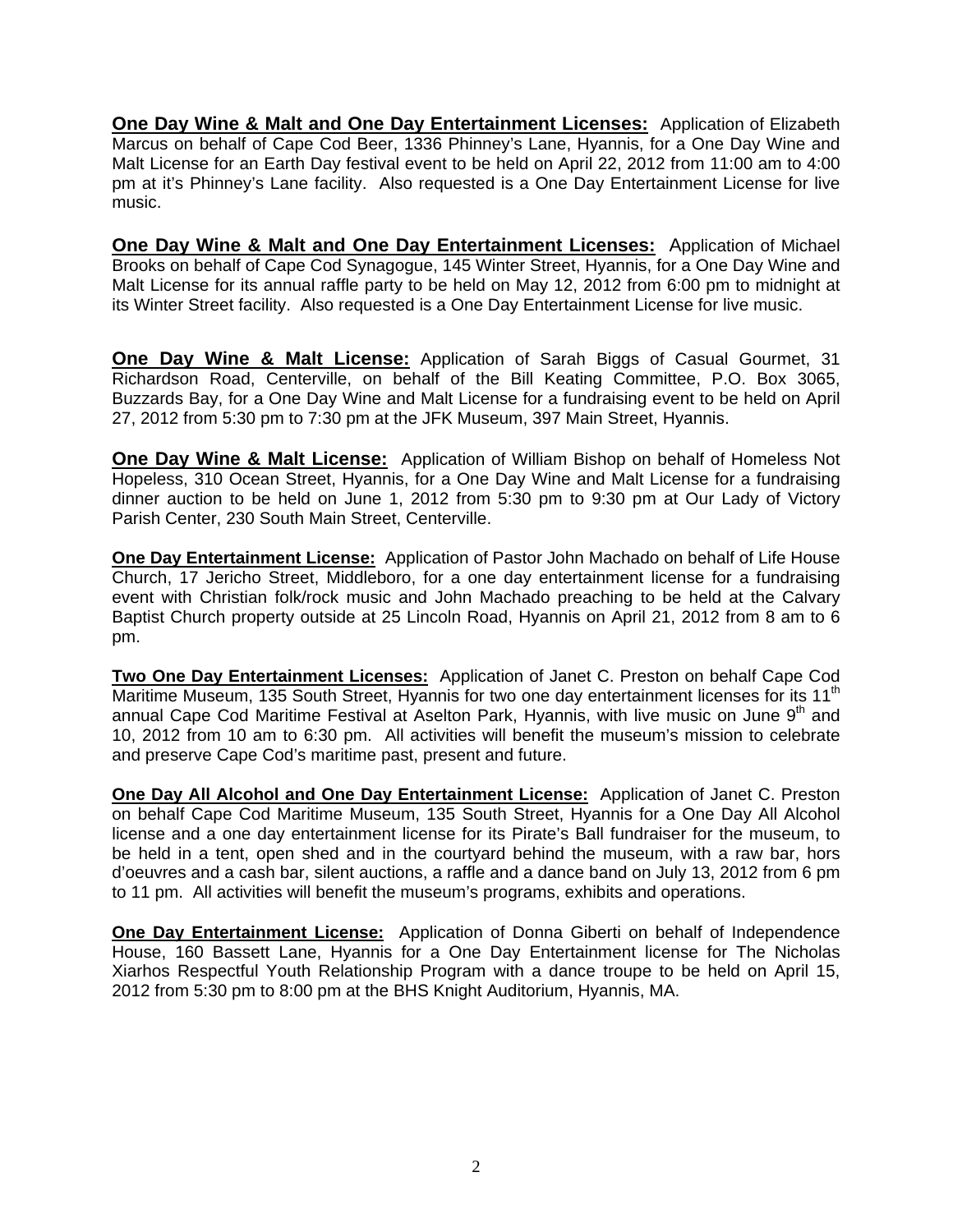**One Day Beer & Wine License:** Application of Richard Ekross on behalf of Baybridge Clubhouse, 278 Main Street, Hyannis, for its  $8<sup>th</sup>$  annual Dessert First – A Chocolate Soiree" fundraising event for Baybridge to be held at the JFK Museum, Main Street, Hyannis for a One Day Beer & Wine License on April 12, 2012 from 5:00 pm to 7:30 pm. Continued from March 26, 2012.

**One Day Entertainment License:** Application of Brian Morrison on behalf of the Masons (Centerville Building Corp.) and Kiwanis Club of Hyannis as well as several other organizations for a One Day Entertainment license for a community service fair to raise money for the rebuilding of the children's playground on Main Street, Centerville, next to the Centerville Community Building. The event will also promote these service groups to the public to hopefully increase their membership. The fair will be April 21, 2012 at the Fraternal Lodge, 1989 Falmouth Road, Centerville, from noon to 4 pm.

**One Day Entertainment License:** Application of Suzan Fellows on behalf of Brenda J. Cottingham for a One Day Entertainment License for the third annual Evening of Clairvoyance to be held at the Barnstable Unitarian Church, Main Street, Barnstable from 7 pm to 10 pm on September 14, 2012.

**Re-confirm vote on Prova Brazil Steakhouse – entertainment licenses portion:** Board to vote to re-confirm the entertainment licenses portion of the vote from the 3/26/12 Licensing Authority Hearing as it was not specifically referenced in the motion to approve the application "as written." Entertainment applied for was Daily Live entertainment for up to 4 entertainers, dancing (560 sq ft dance floor), Non-live entertainment, and 4 T.V.'s, all from 11 am to 12:45 am daily.

**Alteration of Premises:** Application of Brazilian Grill Inc., d/b/a Brazilian Grill, 676-78 Main Street, Hyannis. Kelly A. DePaula, Manager, for Alteration of Premises to change to the following premises description: Wood frame building at 676-78 main Street with 1 entrance on Main Street, 2 exits to rear of building. 74 x 16 kitchen, 8 1/2 x 4 1/2 coffee room. Central dining room 48 x 18 with 67 seats,  $2^{nd}$  dining room 48 x 17 with 44 seats, garden room 38 x 28 with 48 seats. Garden room has 1 entrance from central dining corridor and 2 emergency exits to sidewalk. Bar room 28 x 18 with 20 seats. Outside patio 9 x 12 with 16 seats. 10 x 24 salad bar, 3 restrooms with handicap provisions, 8 x 14 registration area, 15 x 15 waiting area. Total seating 195. Application approved 3/12/12 but back on the agenda because abutter notification/affidavit was not done within 3 days of publication.

**New Junk Dealer License:** Application of Nicole Lynch, d/b/a Kyle's Consignment Corner, 505 Main Street, Hyannis, for a new Annual Junk Dealer License, hours of operation to be 9 am to 6 pm.

**Change of Manager:** Application of Hyannis Lodge #1549 BPO Elks, Hyannis Elks, 852 Bearse's Way, Hyannis, for a Change of Manager on its Annual All Alcohol Club License from Stephen R. Lebel to Richard J. Walker.

**New Annual Common Victualler License:** Application of Chipotle Mexican Grill of Colorado, LLC, d/b/a Chipotle Mexican Grill, 793 Iyannough Road, Hyannis, Chris Baglieri,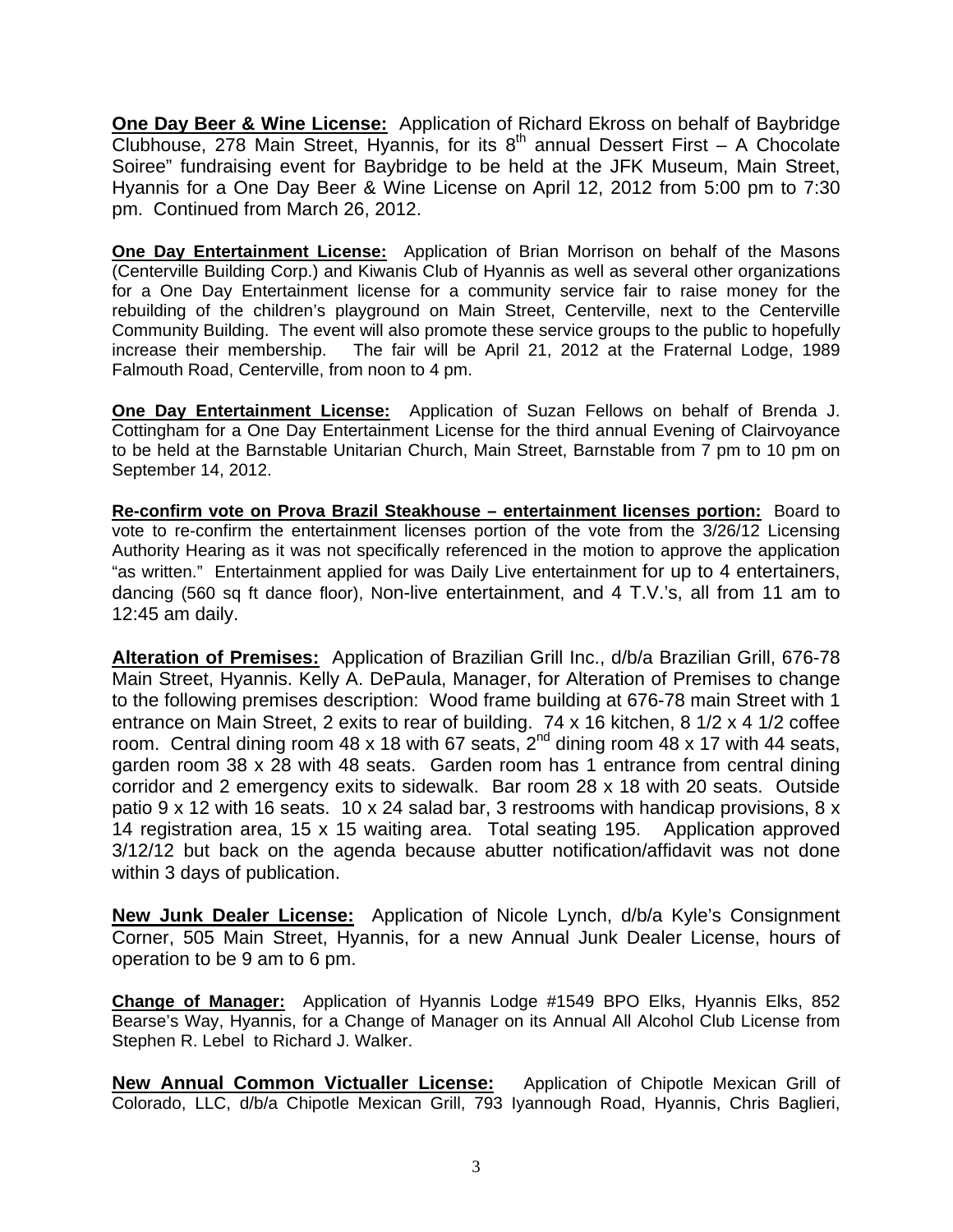Manager, for a new annual Common Victualler License. Hours of operation will be 11 am to 10pm, with 48 seats inside and 6 seats outside.

**New Annual Common Victualler License:** Application of Mary Phelps, d/b/a Earthly Delights, 15A West Bay Road, Osterville, Mary Phelps, Manager, for a New Annual Common Victualler License, the hours of operation to be 7:00 a.m. to 3:00 p.m. with outside seating only for 12 at 6 tables in front of the restaurant.

**New Class I Auto Dealer License:** Application of 440 Falmouth Road, Inc., d/b/a BMW of Cape Cod, 25 Falmouth Road, 49 Bearse Road and 28 Bearse Road, Hyannis, Joseph Laham, Manager, for a New Class I Auto Dealer License, hours of operation to be Mon – Thurs 8 am – 8 pm, Fri 8 am – 6 pm, Fri & Sat 8 am – 6 pm, Sun 12 noon – 5 pm, sharing space with Volvo of Cape Cod, 213 total spaces; 135 display, 42 employee, 34 customer and 2 handicap spaces.

**New Class I Auto Dealer License:** Application of 25 Falmouth Road, Inc., d/b/a Volvo of Cape Cod, 25 Falmouth Road, 49 Bearse Road and 28 Bearse Road, Hyannis, Joseph Laham, Manager, for a New Class I Auto Dealer License, hours of operation to be Mon – Thurs 8 am – 8 pm, Fri 8 am – 6 pm, Fri & Sat 8 am – 6 pm, Sun 12 noon – 5 pm, sharing space with BMW of Cape Cod, 213 total spaces; 135 display, 42 employee, 34 customer and 2 handicap spaces.

**Show Cause Hearing (Re-opened):** Due to a request from Judith Eldredge, the Licensing Authority is re-opening its Show Cause Hearing for Auto Smart, LLC, Daryl Fietz, Manager, 202 Yarmouth Road, Hyannis, MA, which hearing was called for January 9, 2012 for failure to return her deposit or otherwise make her whole under MGL c. 140, §58 (c) (1) (v) (8) despite her returning the vehicle to Auto Smart, LLC for mechanical issues and higher loan payments. That hearing was closed as the Licensing Authority was advised that Ms. Eldredge was satisfied with the resolution of the matter. The Licensing Authority may cancel, suspend, revoke or further condition this Class II Auto Dealer License.

## **Renewals:**

# **The following renewals have been submitted without any changes from the previous year for Licensing Authority approval.**

## **Common Victualler All Alcohol:**

Eclectic Cafe, 606 Main Street, Hyannis The Islander, 72 Crosby Circle, Osterville

## **Daily Live Entertainment:**

Eclectic Cafe, 606 Main Street, Hyannis